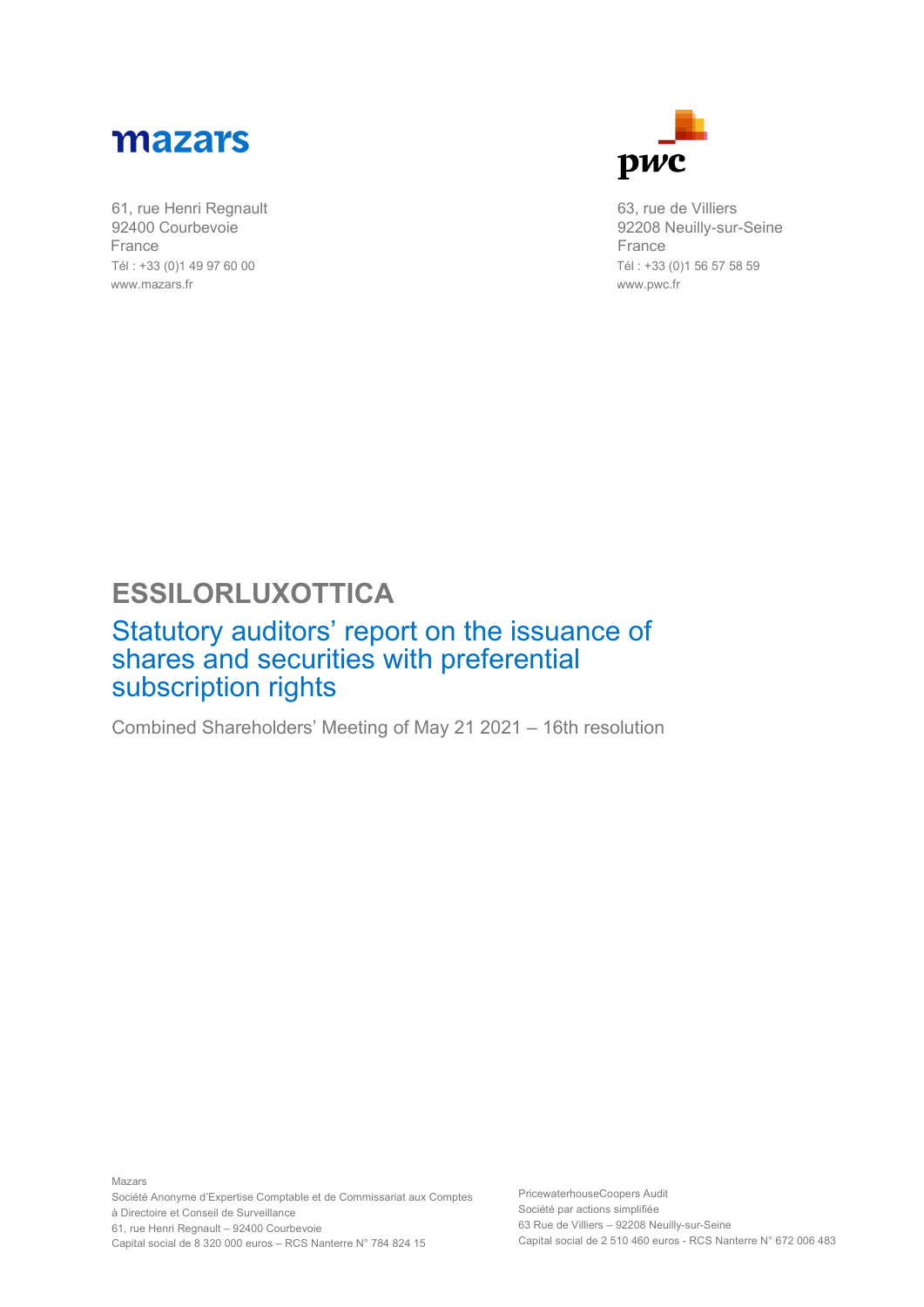## **ESSILORLUXOTTICA**

Société Anonyme 712 049 618 R.C.S. Créteil

## Statutory auditors' report on the issuance of shares and securities with preferential subscription rights

Combined Shareholders' Meeting of May 21 2021 – 16th resolution

*This is a free translation into English of the statutory auditors' report issued in French and is provided solely for the convenience of English speaking readers. This report should be read in conjunction with, and construed in accordance with, French law and professional auditing standards applicable in France.*

To the Annual General Meeting of EssilorLuxottica,

In our capacity as Statutory Auditors of EssilorLuxottica and in compliance with article L.228-92 of the French Commercial Code (*Code de commerce*), we hereby report to you on the proposed delegation of authority to the Board of Directors to decide an increase in capital by issuing shares and/or securities governed by articles L. 228-92 paragraph 1, L. 228-93 paragraph 3 and L. 228-94 paragraph 2 of the French Commercial Code giving right to shares of EssilorLuxottica or any companies related to it or to the grant of securities, with preferential subscription rights, which is submitted to you for approval.

The nominal value of the increases in capital which may be issued pursuant to this delegation must not exceed 5% of the capital of EssilorLuxottica as at the date of this Shareholders' Meeting.

The nominal value of the debt securities which may be issued pursuant to this delegation must not exceed EUR 1.5 billion or the equivalent of this amount, if issued in another authorised currency.

On the basis of its report, the Board of Directors proposes that the shareholders delegate to it, for a 26 month period from the date of this Meeting, the authority to decide an increase in capital. The Board of Directors would be responsible for setting the final terms and conditions of this operation.

The Board of directors may not use this delegation from the date on which a third party files a public tender offer for the Company's securities until the end of the period, unless the Shareholders' Meeting authorises such use.

It is the responsibility of the Board of Directors to prepare a report in accordance with Articles R.225- 113 *et seq* of the French Commercial Code. It is our responsibility to express an opinion on the fairness of the information taken from the financial statements and on other information relating to this issue, presented in this report.

We performed the procedures that we deemed necessary in accordance with professional standards applicable in France to such engagements. These procedures consisted in verifying the information contained in the Board of Directors' report pertaining to this operation and the methods used to set the issue price of the shares.